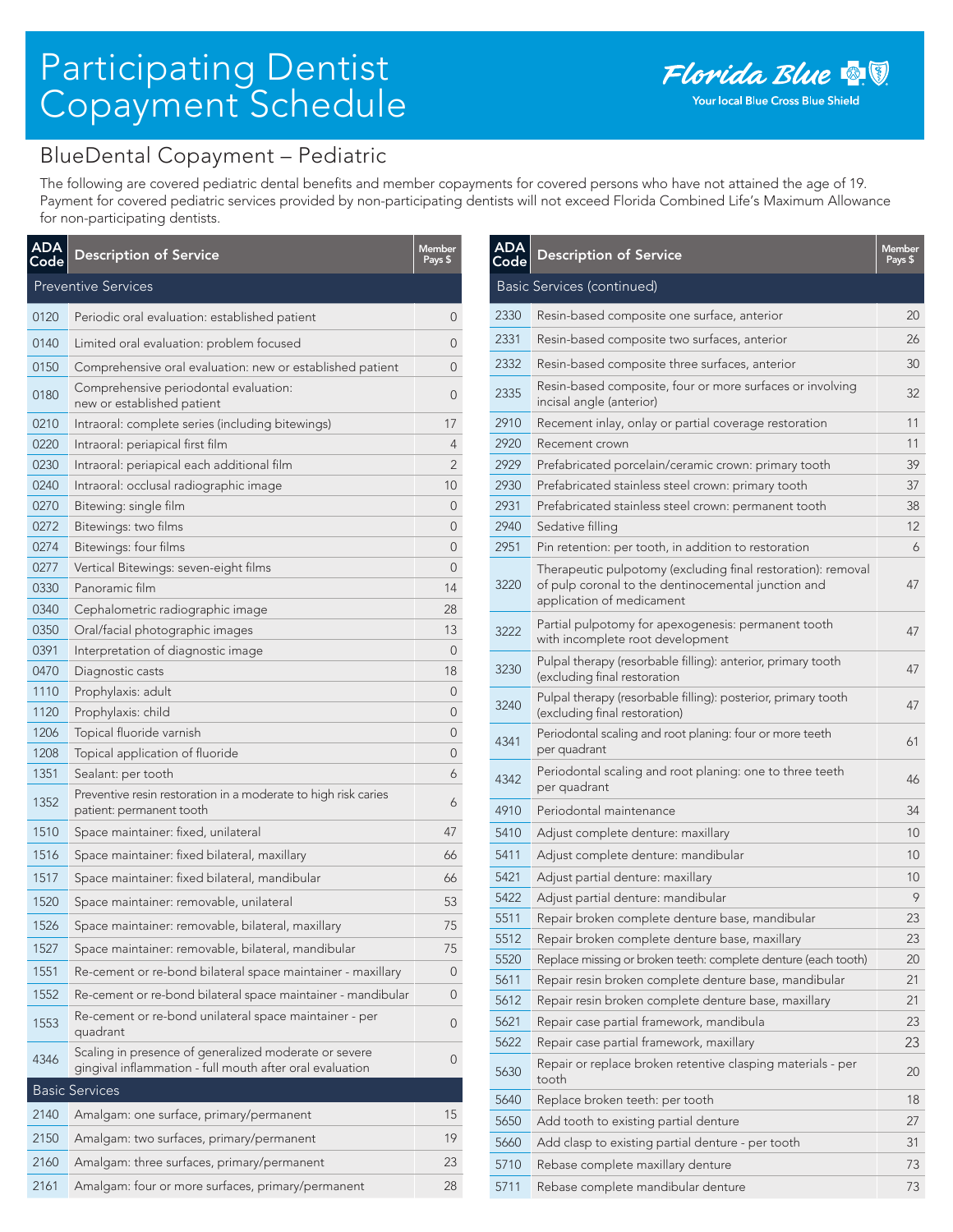| <b>ADA</b><br><u>Code</u> | <b>Description of Service</b>                                                                                               | <b>Member</b><br>Pays \$ |
|---------------------------|-----------------------------------------------------------------------------------------------------------------------------|--------------------------|
|                           | Basic Services (continued)                                                                                                  |                          |
| 5720                      | Rebase maxillary partial denture                                                                                            | 66                       |
| 5721                      | Rebase mandibular partial denture                                                                                           | 66                       |
| 5730                      | Reline complete maxillary denture (direct)                                                                                  | 38                       |
| 5731                      | Reline complete mandibular denture (direct)                                                                                 | 38                       |
| 5740                      | Reline maxillary partial denture (direct)                                                                                   | 34                       |
| 5741                      | Reline mandibular partial denture (direct)                                                                                  | 34                       |
| 5750                      | Reline complete maxillary denture (indirect)                                                                                | 59                       |
| 5751                      | Reline complete mandibular denture (indirect)                                                                               | 57                       |
| 5760                      | Reline maxillary partial denture (indirect)                                                                                 | 53                       |
| 5761                      | Reline mandibular partial denture (indirect)                                                                                | 53                       |
| 5850                      | Tissue conditioning, maxillary                                                                                              | 18                       |
| 5851                      | Tissue conditioning, mandibular                                                                                             | 19                       |
| 6930                      | Recement fixed partial denture                                                                                              | 17                       |
| 6980                      | Fixed partial denture repair, by report                                                                                     | 30                       |
| 7140                      | Extraction, (elevation and/or forceps removal) erupted tooth<br>or exposed root                                             | 17                       |
| 7210                      | Surgical removal of erupted tooth requiring elevation of<br>mucoperiosteal flap and removal of bone and/or section of tooth | 31                       |
| 7220                      | Removal of impacted tooth: soft tissue                                                                                      | 39                       |
| 7230                      | Removal of impacted tooth: partially bony                                                                                   | 53                       |
| 7240                      | Removal of impacted tooth: completely bony                                                                                  | 64                       |
| 7241                      | Removal of impacted tooth: completely bony, with unusual<br>surgical complications                                          | 72                       |
| 7250                      | Surgical removal of residual roots (cutting procedure)                                                                      | 32                       |
| 7251                      | Coronectomy: intentional tooth removal                                                                                      | 64                       |
| 7270                      | Tooth reimplantation and/or stabilization of accidentally<br>evulsed or displaced tooth                                     | 58                       |
| 7280                      | Surgical access of an unerupted tooth                                                                                       | 73                       |
| 7310                      | Alveoloplasty in conjunction with extractions: four or more<br>teeth or tooth spaces, per quadrant                          | 31                       |
| 7311                      | Alveoloplasty in conjunction with extractions: one to three<br>teeth or tooth spaces, per quadrant                          | 31                       |
| 7320                      | Alveoloplasty not in conjunction with extractions: four or<br>more teeth or tooth spaces, per quadrant                      | 42                       |
| 7321                      | Alveoloplasty not in conjunction with extractions: one to<br>three teeth or tooth spaces, per quadrant                      | 42                       |
| 7471                      | Removal of lateral exostosis (maxilla or mandible)                                                                          | 243                      |
| 7510                      | Incision and drainage of abscess: intraoral soft tissue                                                                     | 21                       |
| 7910                      | Suture of recent small wounds up to 5 cm                                                                                    | 69                       |
| 7921                      | Collection and application of autologous blood<br>concentrate product                                                       | 40                       |
| 7953                      | Bone replacement graft for ridge preservation - per site                                                                    | 46                       |
| 7971                      | Excision of pericoronal gingiva                                                                                             | 31                       |
| 9110                      | Palliative (emergency) treatment of dental pain, minor procedures                                                           | 12                       |
| 9222                      | Deep sedation/general anesthesia - first 15 minutes                                                                         | 25                       |
| 9223                      | Deep sedation/general anesthesia - each subsequent 15<br>minute increment                                                   | 25                       |
| 9239                      | Intravenous moderate (conscious) sedation/analgesia - first<br>15 minutes                                                   | 19                       |
| 9243                      | Intravenous moderate (conscious) sedation/analgesia -<br>each subsequent 15 minute increment                                | 19                       |
| 9310                      | Consultation: diagnostic service provided by dentist or<br>physician other than requesting dentist or physician             | 0                        |
| 9610                      | Therapeutic parenteral drug, single administration                                                                          | 11                       |

| <b>ADA</b><br>Code | <b>Description of Service</b>                                                                                                                                                                                                   | <b>Member</b><br>Pays \$ |
|--------------------|---------------------------------------------------------------------------------------------------------------------------------------------------------------------------------------------------------------------------------|--------------------------|
|                    | Basic Services (continued)                                                                                                                                                                                                      |                          |
| 9930               | Treatment of complications (post-surgical): unusual<br>circumstances, by report                                                                                                                                                 | 8                        |
| 9944               | Occlusal quard hard appliance - full arch. Removable dental<br>appliance designed to minimize the effect of bruxism or<br>other occlusal factors. Not to be reported for any type of<br>sleep apnea, snoring or TMD appliances. | 52                       |
|                    | Major Services                                                                                                                                                                                                                  |                          |
| 0160               | Detailed and extensive oral evaluation: problem focused                                                                                                                                                                         | 36                       |
| $2510*$            | Inlay: metallic, one surface - alternate Benefit code D2140                                                                                                                                                                     | 221                      |
| 2520*              | Inlay: metallic, two surface - alternate Benefit code D2150                                                                                                                                                                     | 239                      |
| $2530*$            | Inlay: metallic, three or more surfaces - alternate Benefit<br>Code D2160                                                                                                                                                       | 257                      |
| 2542*              | Onlay: metallic, two surfaces                                                                                                                                                                                                   | 239                      |
| $2543*$            | Onlay: metallic, three or more surfaces<br>(not payable in conjunction with D2520, D2530)                                                                                                                                       | 297                      |
| 2544*              | Onlay: metallic, four or more surfaces<br>(not payable in conjunction with D2520, D2530)                                                                                                                                        | 306                      |
| 2740*              | Crown: porcelain/ceramic substrate                                                                                                                                                                                              | 324                      |
| 2750*              | Crown: porcelain fused to high noble metal                                                                                                                                                                                      | 315                      |
| $2751*$            | Crown: porcelain fused to predominantly base metal                                                                                                                                                                              | 289                      |
| $2752*$            | Crown: porcelain fused to noble metal                                                                                                                                                                                           | 302                      |
| 2780*              | Crown: 34 cast high noble metal                                                                                                                                                                                                 | 284                      |
| 2781*              | Crown: 34 cast predominately base metal                                                                                                                                                                                         | 228                      |
| 2783*              | Crown: 34 cast noble metal                                                                                                                                                                                                      | 257                      |
| 2790*              | Crown: full cast high noble metal                                                                                                                                                                                               | 301                      |
| $2791*$            | Crown: full cast predominantly base metal                                                                                                                                                                                       | 268                      |
| 2792*<br>2794*     | Crown: full cast noble metal<br>Crown: titanium                                                                                                                                                                                 | 285<br>284               |
| 2950               | Core buildup, including any pins                                                                                                                                                                                                | 28                       |
| 2954               | Prefabricated post and core in addition to crown                                                                                                                                                                                | 74                       |
| 2980               | Crown repair, by report                                                                                                                                                                                                         | 53                       |
| 2981               | Inlay repair necessitated by restorative material failure                                                                                                                                                                       | 50                       |
| 2982               | Onlay repair necessitated by restorative material failure                                                                                                                                                                       | 50                       |
| 2983               | Veneer repair necessitated by restorative material failure                                                                                                                                                                      | 50                       |
| 2990               | Resin infiltration of incipient smooth surface lesions                                                                                                                                                                          | 6                        |
| 3110               | Pulp cap: direct (excluding final restoration)                                                                                                                                                                                  | 20                       |
| 3310               | Root canal: anterior (excluding final restoration)                                                                                                                                                                              | 196                      |
| 3320               | Root canal: bicuspid (excluding final restoration)                                                                                                                                                                              | 231                      |
| 3330               | Root canal: molar (excluding final restoration)                                                                                                                                                                                 | 305                      |
| 3346               | Root canal: retreatment anterior                                                                                                                                                                                                | 256                      |
| 3347               | Root canal: retreatment bicuspid                                                                                                                                                                                                | 296                      |
| 3348               | Root canal: retreatment molar                                                                                                                                                                                                   | 375                      |
| 3351               | Apexification/recalcification/pulpal regeneration: initial visit<br>(apical closure/calcific repair of perforations, root resorption,<br>pulp space disinfection, etc.)                                                         | 50                       |
| 3352               | Apexification/recalcification/pulpal regeneration: interim<br>medication replacement                                                                                                                                            | 50                       |
| 3353               | Apexification/recalcification: final visit (includes completed<br>root canal therapy: apical closure/calcific repair of<br>perforations, root resorption, etc.)                                                                 | 132                      |
| 3355               | Pulpal regeneration - initial visit                                                                                                                                                                                             | 139                      |
|                    |                                                                                                                                                                                                                                 |                          |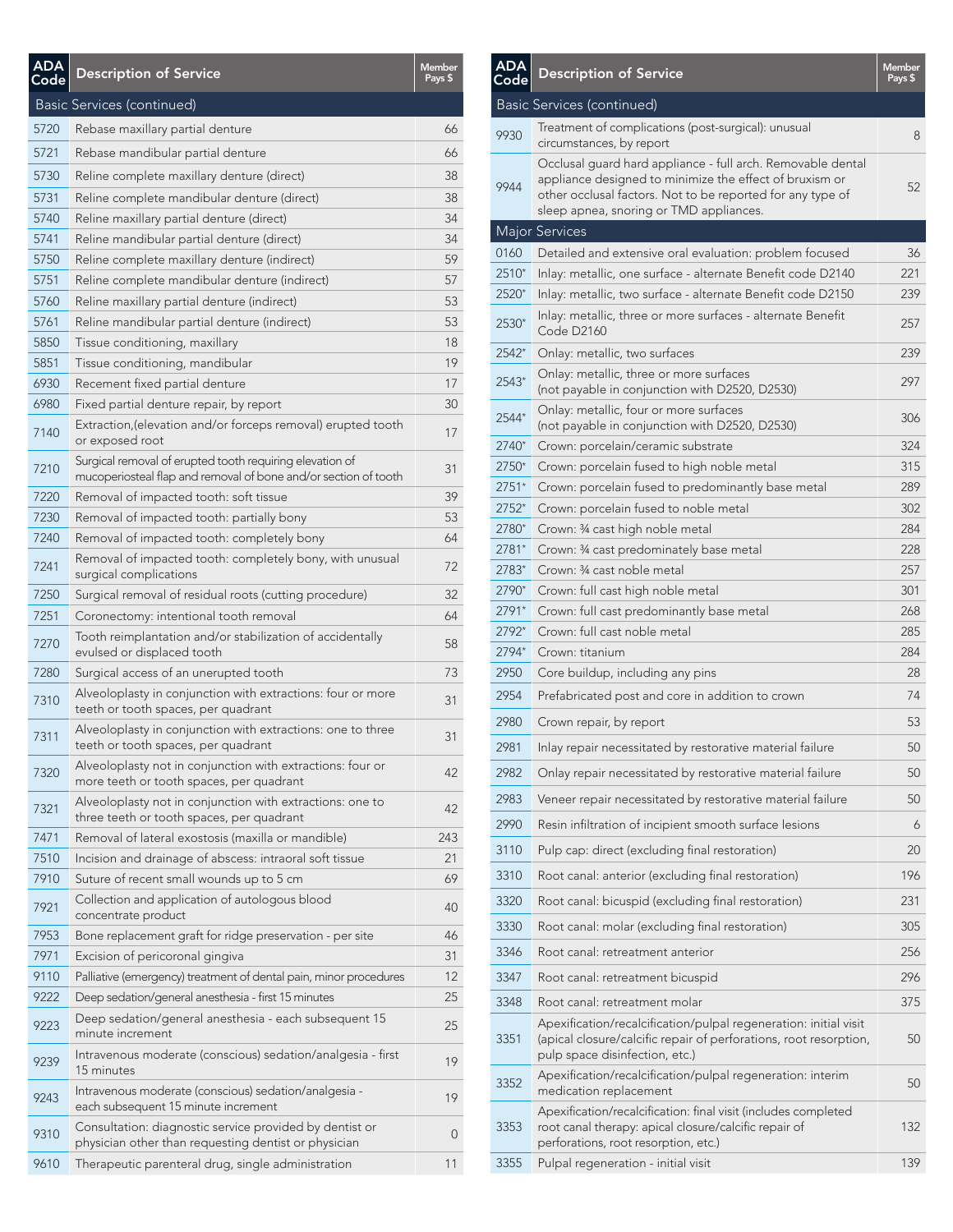| <b>ADA</b><br>Code | <b>Description of Service</b>                                                                                                                           | <b>Member</b><br>Pays \$ |
|--------------------|---------------------------------------------------------------------------------------------------------------------------------------------------------|--------------------------|
|                    | Major Services (continued)                                                                                                                              |                          |
| 3356               | Pulpal regeneration interim medication replacement                                                                                                      | 62                       |
| 3357               | Pulpal regeneration - Completion of treatment                                                                                                           | $\Omega$                 |
| 3410               | Apicoectomy/periradicular surgery: anterior                                                                                                             | 188                      |
| 3421               | Apicoectomy/periradicular surgery: bicuspid (first root)                                                                                                | 227                      |
| 3425               | Apicoectomy/periradicular surgery: molar (first root)                                                                                                   | 235                      |
| 3426               | Apicoectomy/periradicular surgery (each additional root)                                                                                                | 84                       |
| 3450               | Root amputation: per root                                                                                                                               | 120                      |
| 3920               | Hemisection (including any root removal), not including<br>root canal therapy                                                                           | 105                      |
| 4210               | Gingivectomy or gingivoplasty: four or more contiguous<br>teeth or bounded teeth spaces per quadrant                                                    | 142                      |
| 4211               | Gingivectomy or gingivoplasty: one to three contiguous<br>teeth or bounded teeth spaces per quadrant                                                    | 47                       |
| 4212               | Gingivectomy or gingivoplasty to allow access for restorative<br>procedure, per tooth                                                                   | 12                       |
| 4240               | Gingival flap procedure, including root planing: four or more<br>contiquous teeth or bounded teeth spaces                                               | 158                      |
| 4241               | Gingival flap procedure including root planing - one to three<br>contiguous teeth or tooth bounded spaces per quadrant                                  | 150                      |
| 4249               | Clinical crown lengthening: hard tissue (once per tooth<br>per by report)                                                                               | 212                      |
| 4260               | Osseous surgery (including flap entry and closure): four or<br>more contiguous teeth per quadrant                                                       | 322                      |
| 4261               | Osseous surgery (including flap entry and closure): one<br>to three contiguous teeth or bounded teeth spaces per<br>quadrant                            | 277                      |
| 4263               | Bone replacement graft - retained natural tooth - first site in<br>quadrant                                                                             | 120                      |
| 4270               | Pedicle soft tissue graft procedure                                                                                                                     | 225                      |
| 4273               | Autogenus connective tissue graft procedures: first tooth<br>(including donor and recipient surgical sites surgery)                                     | 280                      |
| 4275               | Soft tissue allograft                                                                                                                                   | 221                      |
| 4277               | Free soft tissue graft procedure (including donor site<br>surgery), first tooth or edentulous tooth position in graft                                   | 236                      |
| 4278               | Free soft tissue graft procedure (including donor site<br>surgery), each additional contiguous tooth or edentulous<br>tooth position in same graft site | 45                       |
| 4355               | Full mouth debridement to enable comprehensive<br>periodontal evaluation & diagnosis                                                                    | 34                       |
| 5110               | Complete denture: maxillary (upper)                                                                                                                     | 375                      |
| 5120               | Complete denture: mandibular (lower)                                                                                                                    | 375                      |
| 5130               | Immediate denture: maxillary (upper)                                                                                                                    | 375                      |
| 5140               | Immediate denture: mandibular (lower)                                                                                                                   | 375                      |
| 5211*              | Upper partial: resin base (including any conventional clasps,<br>rests, & teeth)                                                                        | 296                      |
| 5212*              | Lower partial: resin base (including any conventional clasps,<br>rests, & teeth)                                                                        | 303                      |
| $5213*$            | Upper partial: cast metal framework with resin denture bases<br>(including retentive/clasping materials, rests and teeth)                               | 375                      |
| 5214*              | Lower partial: cast metal framework with resin denture bases<br>(including retentive/clasping materials, rests and teeth)                               | 375                      |
| 5282*              | Removable unilateral partial denture - one piece cast metal<br>(including retentive/clasping materials, rests and teeth), maxillary                     | 264                      |
| 5283*              | Removable unilateral partial denture - one piece cast metal<br>(including retentive/clasping materials, rests and teeth), mandibular.                   | 264                      |

| <b>ADA</b><br>Code | <b>Description of Service</b>                                                                                | <b>Member</b><br>Pays \$ |
|--------------------|--------------------------------------------------------------------------------------------------------------|--------------------------|
|                    | Major Services (continued)                                                                                   |                          |
| 6210*              | Pontic: cast high noble metal                                                                                | 306                      |
| $6211*$            | Pontic: cast predominantly base metal                                                                        | 263                      |
| $6212*$            | Pontic: cast noble metal                                                                                     | 274                      |
| 6214*              | Pontic: titanium                                                                                             | 283                      |
| 6240*              | Pontic: porcelain fused to high noble metal                                                                  | 316                      |
| $6241*$            | Pontic: porcelain fused to predominantly base metal                                                          | 288                      |
| $6242*$            | Pontic: porcelain fused to noble metal                                                                       | 302                      |
| 6245*              | Pontic: porcelain/ceramic                                                                                    | 299                      |
| 6545               | Retainer: cast metal for resin-bonded fixed prosthesis                                                       | 123                      |
| 6548               | Retainer: porcelain/ceramic for resin-bonded fixed prosthesis                                                | 115                      |
| 6549               | Resin Retainer: for each bonded fixed prosthesis                                                             | 123                      |
| 6600               | Retainer inlay porcelain/ceramic, two surfaces                                                               | 241                      |
| 6604               | Retainer onlay - porcelain/ceramic, three or more surfaces                                                   | 239                      |
| 6605               | Retain inlay - case predominately base metal, three or more<br>surfaces - one per 60 months                  | 257                      |
| 6609               | Retainer onlay - porcelain/ceramic, three or more surfaces                                                   | 312                      |
| 6613               | Retainer onlay - case predominately base metal, three or<br>more surfaces - one per 60 months                | 248                      |
| 6740               | Crown: porcelain/ceramic                                                                                     | 375                      |
| 6750               | Crown: porcelain fused to high noble metal                                                                   | 315                      |
| 6751               | Crown: porcelain fused to predominantly base metal                                                           | 288                      |
| 6752               | Crown: porcelain fused to noble metal                                                                        | 302                      |
| 6780               | Crown: 3/4 cast high noble metal                                                                             | 267                      |
| 6781               | Crown: 3/4 cast predominantly base metal                                                                     | 200                      |
| 6782               | Crown: 3/4 cast noble metal                                                                                  | 225                      |
| 6783               | Crown: 3/4 porcelain/ceramic                                                                                 | 267                      |
| 6790               | Crown: full cast high noble metal                                                                            | 301                      |
| 6791               | Crown: full cast predominantly base metal                                                                    | 266                      |
| 6792               | Crown: full cast noble metal                                                                                 | 280                      |
|                    | The following services are only covered benefits when medically necessary.<br>Pre-authorization is required. |                          |
|                    | 6010 Surgical placement of implant body: endosteal implant.                                                  | 375                      |
| 6012               | Surgical placement of interim implant body for transitional<br>prosthesis: endosteal implant                 | 375                      |
| 6040               | Surgical placement: eposteal implant                                                                         | 375                      |
| 6050               | Surgical placement: transosteal implant                                                                      | 375                      |
| 6055               | Connecting bar: implant supported or abutment supported                                                      | 174                      |
| 6056               | Prefabricated abutment- includes placement                                                                   | 112                      |
| 6057               | Custom abutment                                                                                              | 146                      |
| 6058               | Abutment supported porcelain/ceramic crown.                                                                  | 294                      |
| 6059               | Abutment supported porcelain fused to metal crown<br>(high noble metal)                                      | 290                      |
| 6060               | Abutment supported porcelain fused to metal crown<br>(predominantly base metal)                              | 274                      |
| 6061               | Abutment supported porcelain fused to metal crown (noble metal)                                              | 280                      |
| 6062               | Abutment supported cast metal crown (high noble metal)                                                       | 279                      |
| 6063               | Abutment supported cast metal crown (predominantly base metal)                                               | 240                      |
| 6064               | Abutment supported cast metal crown (noble metal)                                                            | 252                      |
| 6065               | Implant supported porcelain/ceramic crown                                                                    | 289                      |
| 6066               | Implant supported porcelain fused to metal crown<br>(titanium, titanium alloy, high noble metal)             | 282                      |
|                    |                                                                                                              |                          |